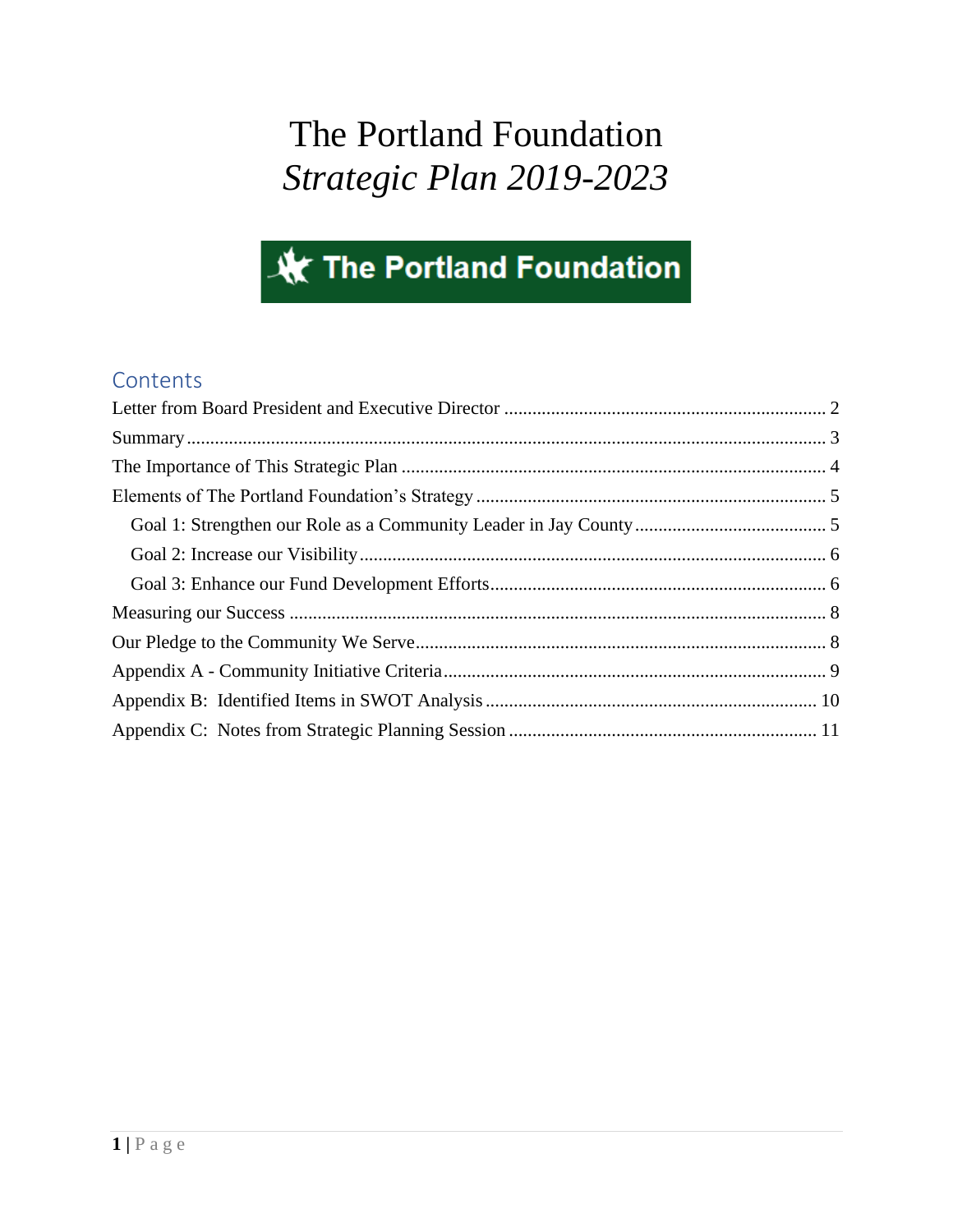## <span id="page-1-0"></span>Letter from Board President and Executive Director

The community leaders who came together in 1951 to create The Portland Foundation had a vision that, one day, our community foundation would be able to improve the quality of life for everyone in Jay County. In our history there has never been a more important moment for the Foundation to fulfill that vision and enhance our role as a community leader.

Jay County is blessed in many ways. Far from the traffic and congestion of more crowded urban areas, we can provide a more relaxed lifestyle – and the amenities of Indianapolis and Fort Wayne are less than two hours away. Our school system is top-notch, recreational opportunities exist, and we have built up the arts and cultural amenities which will improve the quality of life for all of us.

We are proud of the role we have played in several successful community projects. Our new home in the John Jay Center for Learning puts us in the middle of this wonderful new community asset. We played a key role in the recent expansion of Arts Place, the new Portland Waterpark, as well as the grandstand project at the Jay County Fairgrounds. And, we are currently actively promoting Freedom Park, which honors Jay County military veterans.

Our Board of Trustees is committed to expanding our community leadership role. You will continue to see us out front in bringing together your friends and neighbors to identify compelling needs and creating programs to address those needs.

As we were nearing the completion of the strategic planning process, the Lilly Endowment announced a major new opportunity for The Portland Foundation to build our unrestricted endowment and access funding for compelling community projects. Known by the acronym GIFT (Giving Indiana Funds for Tomorrow), this opportunity (Phase VII) continues support that began in 1991. We thank Lilly Endowment for their continued support of Indiana community foundations, and we gladly accept the fundraising and leadership challenges that this opportunity provides.

We invite you to join us as we unite in securing our county's future. We pledge to you our leadership, our resources, and our genuine commitment to a healthy, thriving, and sustainable Jay County.

Rex Journey, President Board of Trustees

Douglas L. Inman Executive Director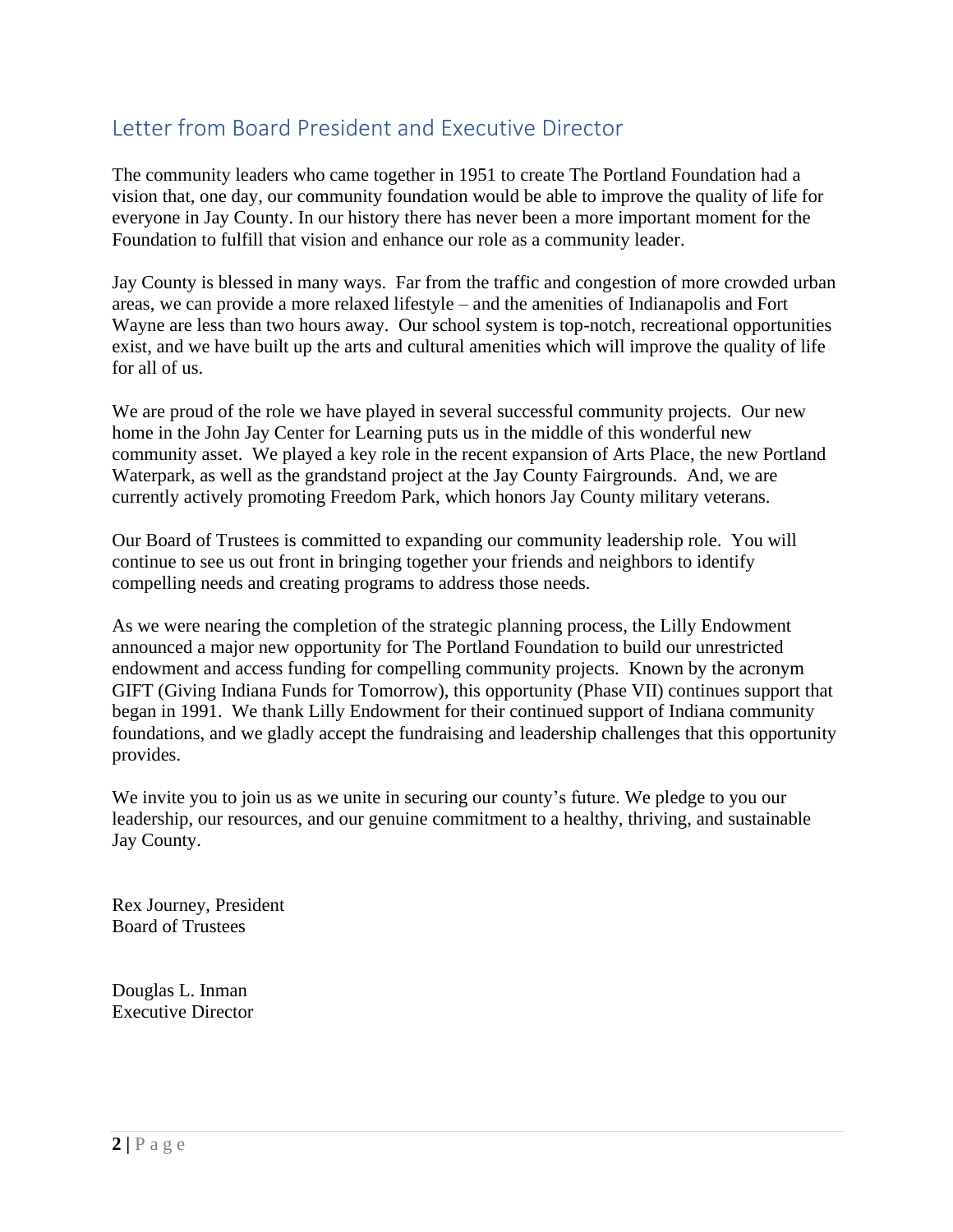### <span id="page-2-0"></span>Summary

The Portland Foundation has been fortunate to have experienced strong leadership, committed volunteers and rising asset levels during the 67 years of our existence. At the same time, Jay County is facing a trend common to many rural communities – declining census numbers, and an aging population. Faced with these challenges, The Portland Foundation has a growing responsibility to serve as a community leader. We do this by achieving our mission of building community endowment, effecting significant impact through grantmaking and providing leadership on key community issues.

On September 5 and October 11, 2018 The Portland Foundation Board of Trustees affirmed broad strategic goals built on the Foundation's mission and vision for a healthy, thriving, sustainable Jay County.

This strategic plan focuses on the vision and practical steps to help bring this about. We believe we can best serve residents of Jay County by achieving the following goals:

- Goal 1: Enhance our Community Leadership Role
- Goal 2: Increase our Visibility as a Trusted Community Leader
- Goal 3: Continue our Fund Development Success and Grow our Assets

We believe that achieving these goals will help us to realize our vision for our community. Over the coming months and years, our Board of Trustees will monitor progress towards these goals, using appropriate measures of success.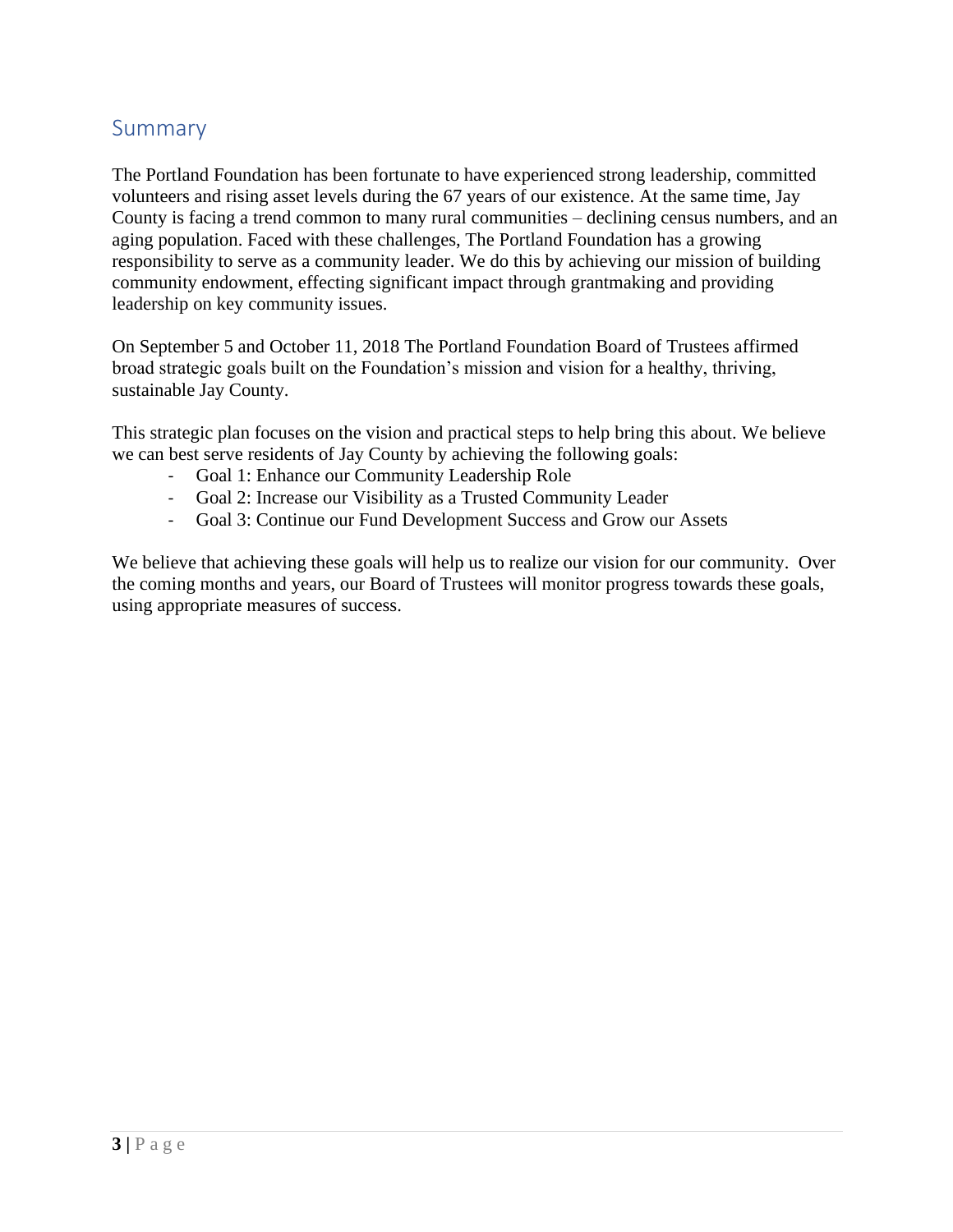## <span id="page-3-0"></span>The Importance of This Strategic Plan

A good strategic plan is like a road map that shows you where you are and guides you to where you want to be. It provides a sense of direction, outlines measurable goals and gives an organization the tools to measure progress. With a community foundation, the strategic plan is doubly important because successfully achieving goals is good for both the community foundation and the entire community, as well. It is with this spirit that a team of board members, volunteers and staff gathered to develop a strong strategic plan to help the Portland Foundation achieve its vision.

#### *Jay County, Indiana*

As of the 2010 United States Census, there were 21,253 people in Jay County. This number, however, is down from the peak of 23,575 achieved in 1970. Our population is projected to decline further through 2020.

In Jay County, about 10.0% of families and 13.5% of the population were below the poverty line, including 22.7% of those under age 18 and 7.8% of those age 65 or over.

#### *The Role of The Portland Foundation*

The Portland Foundation can play a key role in addressing issues faced by our community and leading the efforts to address those issues. During our strategic planning session, we heard of several problems which cry out for leadership: The opioid epidemic, control of flooding, retaining our best and brightest young people, and building a system of attractive bicycle paths, to name just a few. The Portland Foundation is committed to leading the efforts to address these opportunities.

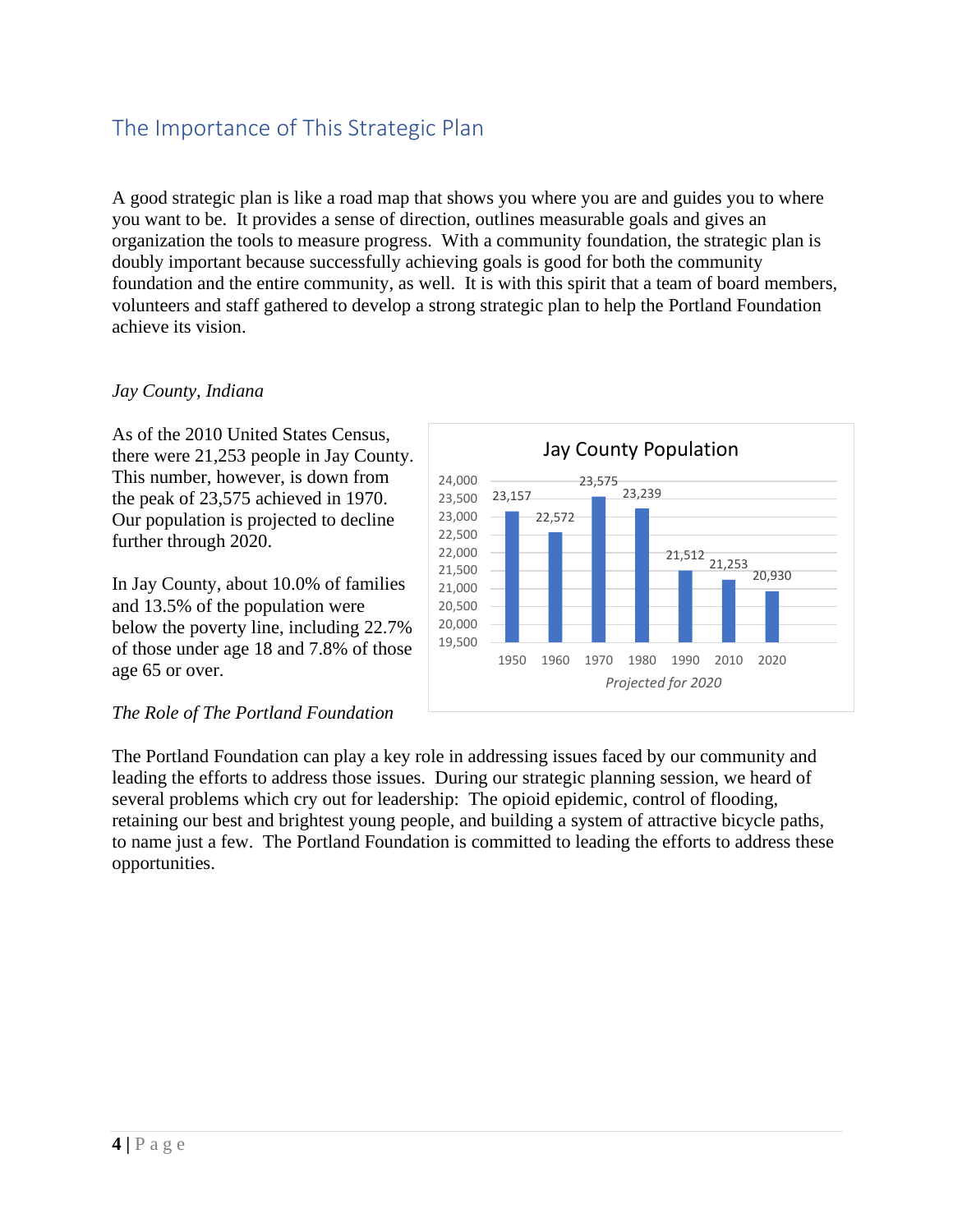# <span id="page-4-0"></span>Elements of The Portland Foundation's Strategy

The Portland Foundation can best achieve its vision through community leadership, proactive grantmaking and continued growth. Our strategic plan is designed to achieve success in those three areas.

#### <span id="page-4-1"></span>Goal 1: Strengthen our Role as a Community Leader in Jay County

The Portland Foundation has a strong history in serving as a trusted community leader. We have come together with our friends and neighbors to discuss community issues, develop strategies to address those issues, and then play a key role in raising the resources to implement those solutions. It is our intention to strengthen and build upon our leadership role.

Like many rural communities across the country, Jay County faces significant challenges in the areas of educational attainment, family income and population decline. We are prepared to help address those issues by leading a process to **identify effective initiatives for revitalizing rural communities, using research-based methods to identify best practices**.

The Portland Foundation intends to use the many tools available to a community foundation to help build a better quality of life for everyone in Jay County. We will foster leadership and problem solving in which our board, volunteers, donors and staff are active participants, encouraging everyone in Jay County to find common ground and new solutions.

The strategic intent of The Portland Foundation over the next five years is to address the root causes of Jay County's most critical issues, to continue to build philanthropy as an agent of change, and to respond to our highest priority community needs.

The **newly-announced GIFT VII initiative from Lilly Endowment** will help our efforts tremendously. The Endowment has made available funding for planning and implementing effective projects. It is our intention to work with thought leaders to spearhead those efforts.

Jay County is filled with successful projects that we led. The John Jay Center for Learning is critical to giving both young persons and adults the skill they need to compete in a fast-changing world. Arts Place provides cultural activities crucial to a high quality of life. The Jay County Fairgrounds provides a gathering place for many community events throughout the year. And the community foundation led the fundraising efforts for the Portland Waterpark.

The Portland Foundation hosted the Implementation Committee of the Jay County 20/20 Vision project - a comprehensive strategic plan for the community. The plan was originally published in April 2010 and was updated in May 2017. The recommendations from this plan will be taken into consideration when selecting future community projects to support

We also realize that we can't do this alone. We intend to **leverage the dollars we have available** to take advantage of other sources of funding. Our resources could be used for either planning or implementation – but we can be more effective if we can use our grants to attract the support of others.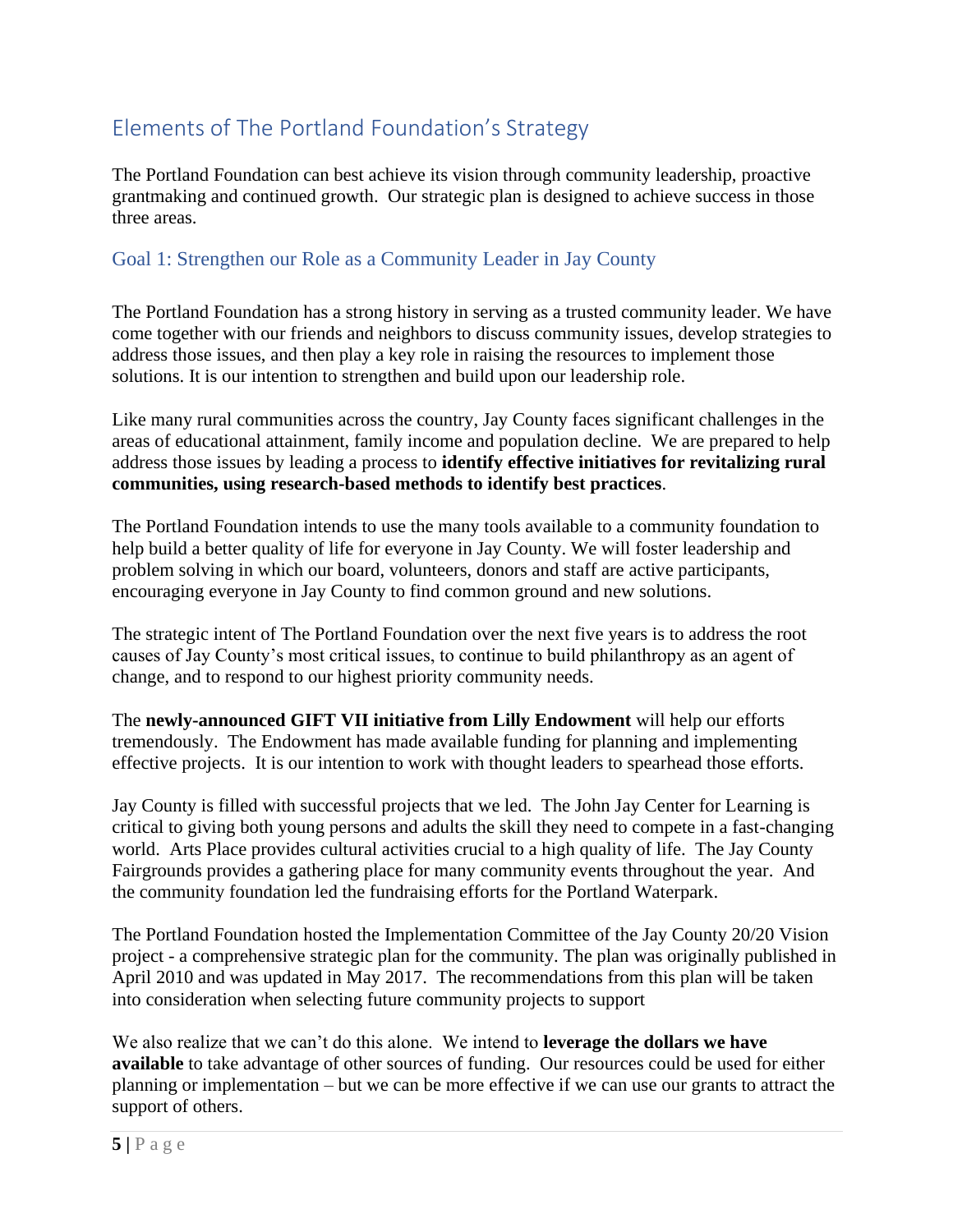Of course, there are many compelling community needs that could be addressed using the resources of The Portland Foundation. The criteria for selection of those projects, and the nature of the involvement of the Foundation, are described in more detail in Appendix A.

Once we have identified the most effective, research-based strategies to address our community needs, those priorities will be used to guide all of our grantmaking. Our unrestricted endowments make up nearly 40% of our assets, and we can redirect some of those grants to highpriority efforts. And, of course, when we successfully complete the challenge presented in Lilly Endowment's GIFT Phase VII, our unrestricted endowment will grow even larger.

#### <span id="page-5-0"></span>Goal 2: Increase our Visibility as a Trusted Community Leader

Despite our long history of service, The Portland Foundation is not as well know as we would like it to be. We will develop effective strategies to reach community members and educate them in how they can use – and help strengthen – The Portland Foundation.

The vision for our foundation coincides with the strengths of those we serve. Jay County is a good community, attractive to both elderly residents and younger people looking for a place to raise their family. We want to solidify our image as a trusted community leader who strives to help Jay County become even better.

We know that behind our grants and leadership activities are compelling stories of those we have helped. **We want to find those stories and share them with our constituents**. As part of this goal, we will make an extra effort to reach out to two categories. First, we will be more intentional in our work with the rural areas of Jay County, particularly those in the agricultural community. Second, if our County is to thrive we will need to retain, and attract, those in the upcoming generations who not only seek the type of lifestyle we can provide, but also can develop into the next generation of leaders for The Portland Foundation.

#### <span id="page-5-1"></span>Goal 3: Enhance our Fund Development Efforts

The Portland Foundation has witnessed with significant growth in the last decade. Since 2009, assets have risen from \$16.3 million to \$37.3 million at the end of 2017. We've grown by more than 25% just in the last two years.

We want to continue this fundraising success in the future. With a larger asset base, we can generate more financial support for important community projects.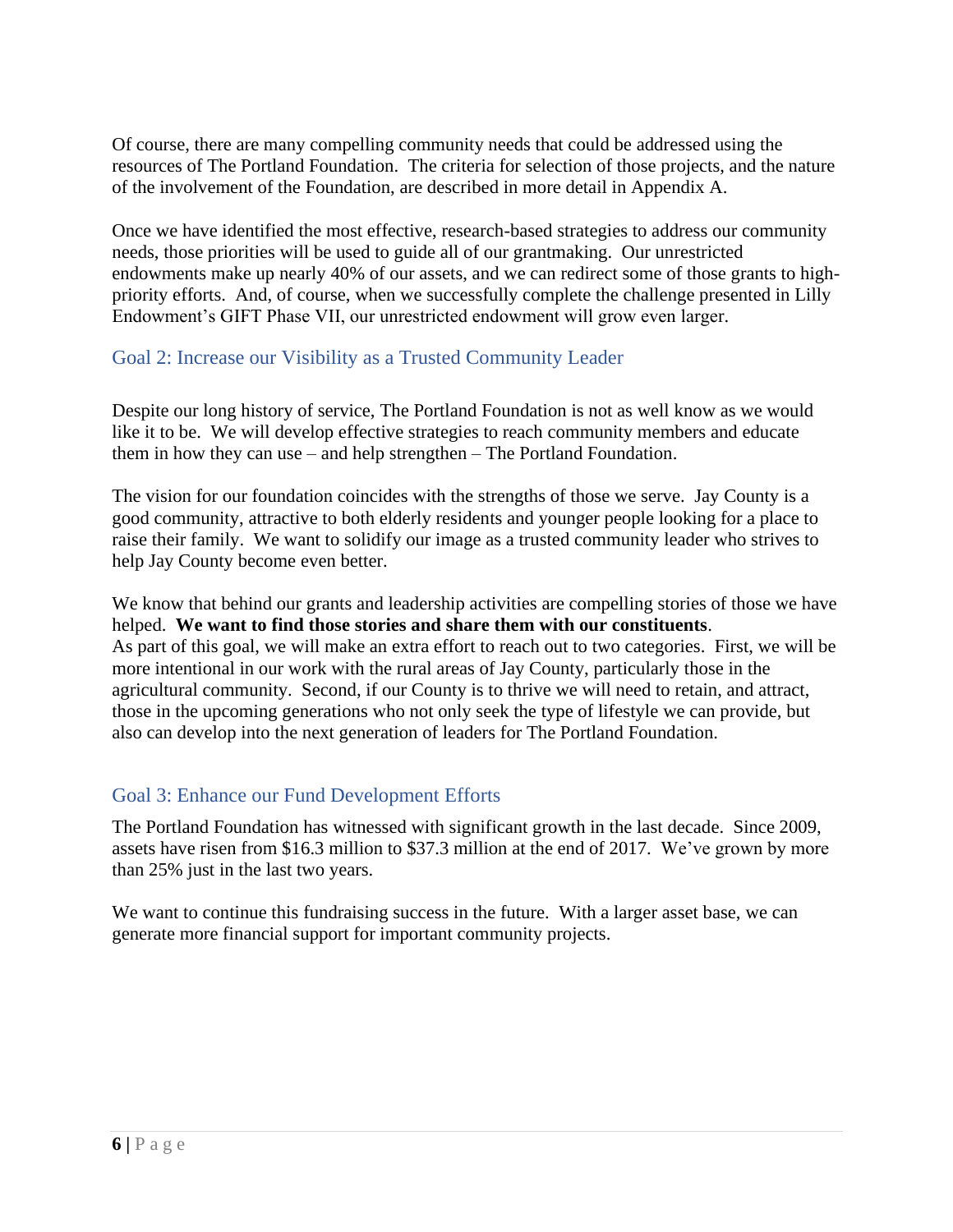It's important that donors who partner with The Portland Foundation feel good about their work with us and the charitable activities they support. That's why we will **continue to meet regularly with our donors and listen** to their hopes, their suggestions, and their concerns. We want to make sure we are providing good customer service, and this is one way we can make sure we are living up to their expectations.



The support of high-quality professional advisors serving our community is critical to our future success. Professional advisors play a key role in helping their clients reach their charitable goals. The Portland Foundation can be a conduit for their philanthropy. We will **increase the awareness and support among professional advisors** and emphasize not only how we help them and their clients but how they can help us.

We also want to be a source of useful and relevant information to our key stakeholders. The last few years have witnessed significant changes in tax laws regarding philanthropy – and more changes may come in the future. We intend to offer **seminars on charitable giving** to our donors and professional advisors, as well as our board members and volunteers. The opportunity to provide factual, unbiased information will also further enhance our goal to be Jay County's philanthropic leader.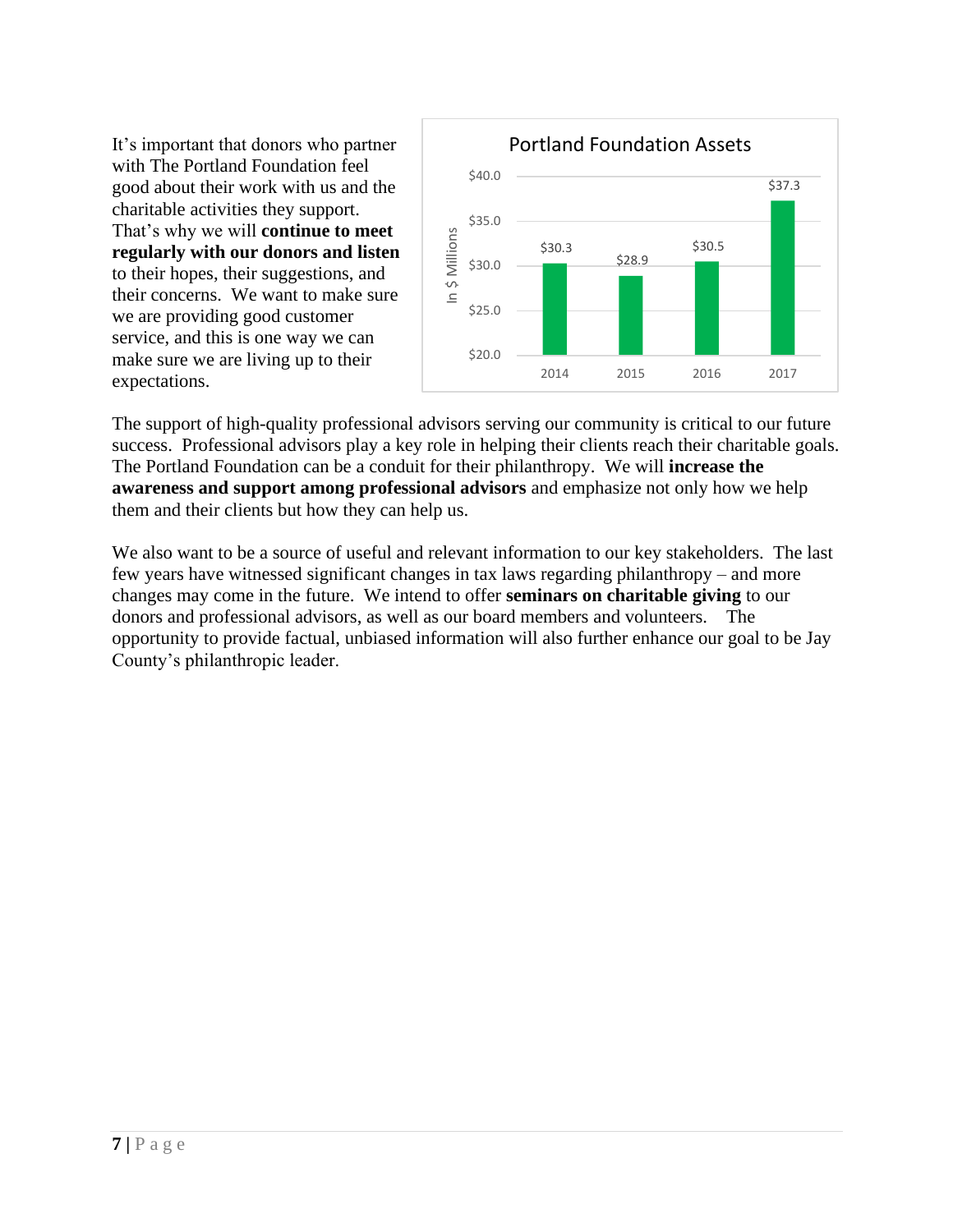## <span id="page-7-0"></span>Measuring our Success

It will be the role of the Board of Trustees to help achieve the goals of this plan, and to periodically measure the actual performance of The Portland Foundation against the goals of this plan.

The Board will allocate a portion of time at each meeting to review progress relative to this plan, including the following:

*Community Leadership* – What is the status of the projects that have been identified for community leadership support? Are there new projects that should be considered for participation? Are there any currently supported projects where The Portland Foundation should discontinue its participation?

*Visibility* – What is the current marketing and communications plan for The Portland Foundation? How has the Foundation performed relative to that plan? Are there any upcoming opportunities to increase the visibility of The Portland Foundation?

*Fund Development* – What gifts have been received since the last meeting of the Board? What gifts are expected soon? What is the status of donors who have indicated an intent to leave a gift to the Foundation in their estate plan?

## <span id="page-7-1"></span>Our Pledge to the Community We Serve

The Portland Foundation – with many community foundations across the nation – embraces the leadership responsibility to move beyond building assets to building communities. This plan is our expression of that commitment.

As The Portland Foundation develops further over the next five years, the plan will stand as a consistent reminder of our goals. We believe we can provide the avenues to positive change for our children, our families, our workers, our students, and our communities. Positive change does not come about by accident. It takes focus, hard work, careful thinking, frequent compromise, and strategic investment.

We, the board and staff of The Portland Foundation, pledge to you our time, our energy and our resources to achieve these goals.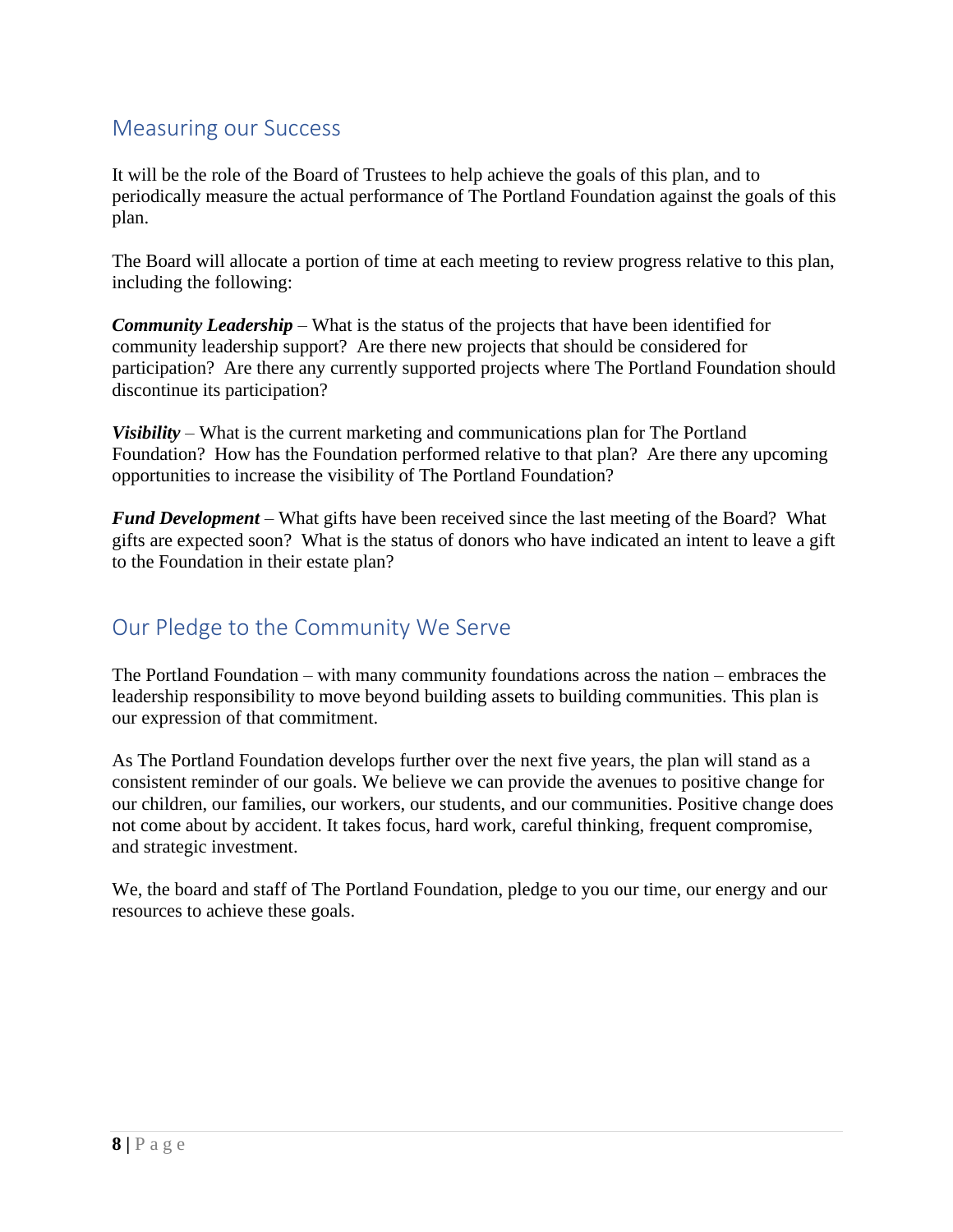# <span id="page-8-0"></span>Appendix A - Community Initiative Criteria

One of the strategic goals of The Portland Foundation is to strengthen our role as a community leader in Jay County. To help fulfill that role, we will actively seek compelling community initiatives to support with our time and resources. This document will help define those types of initiatives and guide our board of trustees in their decision-making.

*Criteria for Selection* - When evaluating community initiatives, the first step is for the Board of Trustees to affirm that the initiative aligns with the organization's mission, vision, and values. If alignment exists, then the board will also review the following criteria:

- **1.** Is the subject area a Community Foundation priority?
- **2.** Is the project charitable and is there a clear role for philanthropic involvement?
- **3.** Is there a contribution that we are *uniquely* positioned to make or is there another organization that is better positioned to lead or convene this initiative?
- **4.** Is the project financially sustainable?
- **5.** What is the outcome of the project, and is that outcome attainable?
- **6.** What are the potential costs to the Community Foundation?
- **7.** When will the Community Foundation's participation end?
- **8.** Is there a reason we wouldn't get involved any obvious impediments or downside?

*Types of Involvement* - When a project is selected for Community Foundation involvement, it will be important for everyone involved to understand the type of aid that the Foundation will provide. The following are potential elements of support, and the role that the Community Foundation will play should be clearly understood before embarking on a community project.

- **Community Convener** Bring key groups together to discuss opportunities, raise awareness around issues or partner to increase efficiency
- **Philanthropic Advisor** Educate and inspire donors and other funders about key issues worthy of investment in the community
- **Information Hub** Collect and disseminate data to fill information gaps around key subjects or issues
- **Capacity Builder** Aid nonprofits in increasing their efficiency and effectiveness by providing training or other capacity-building opportunities, hosting a speaker on philanthropy or specific topics, or connecting key organizations that will benefit from building relationships/sharing resources
- **Proactive/Strategic Grantmaking** Allocate a portion of unrestricted grantmaking to a particular area or need
- **Fiscal Sponsor** Collect donations on behalf of a community initiative, provide financial reports to interested parties, and disburse those funds to relevant charities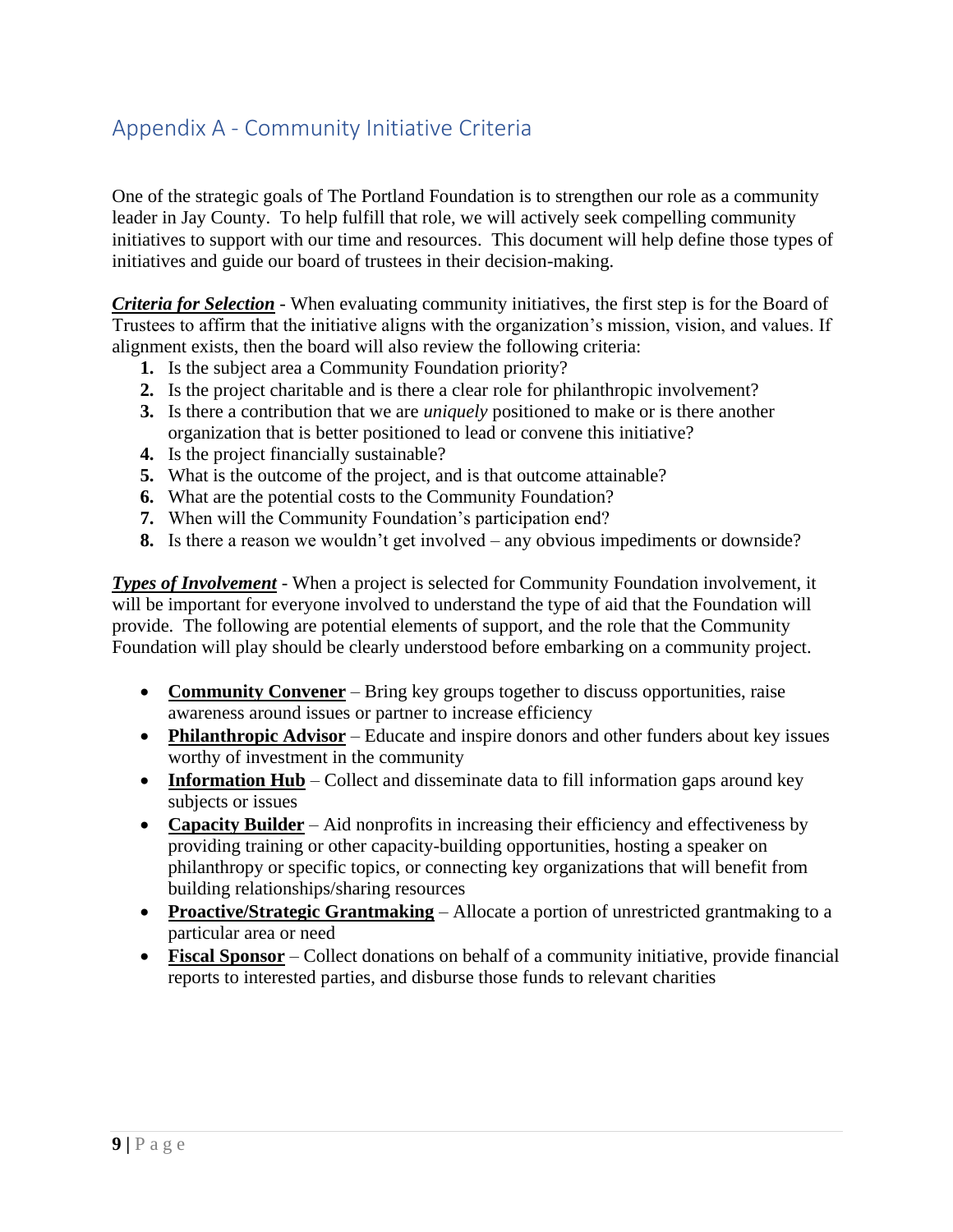# <span id="page-9-0"></span>Appendix B: Identified Items in SWOT Analysis

#### **Strengths** *Build on These Items*

| <b>Community Leadership</b>     |
|---------------------------------|
| Credibility and Integrity       |
| <b>Expertise in Grantmaking</b> |
| <b>High-Quality Staff</b>       |
| <b>Financial Strength</b>       |

#### **Opportunities** *Invest in These Items*

Community Leadership Proactive Grantmaking Rural Engagement Nonprofit Training Ties with Millennials Charitable Giving Seminar

| <b>Weaknesses</b><br><b>Address These Items</b> |
|-------------------------------------------------|
| Low Visibility                                  |
| More Proactive Grantmaking                      |
| <b>Services for Seniors</b>                     |
| <b>Services for Rural Areas</b>                 |
| Utilize Past Board Members                      |
| <b>Provide Operational Grants</b>               |
|                                                 |

| <b>Threats</b>                  |
|---------------------------------|
| <b>Monitor These Items</b>      |
| Economic Decline                |
| Rise in Competition             |
| <b>Challenging Demographics</b> |
| Departure of Millennials        |
| Understanding by Professional   |
| Advisors                        |